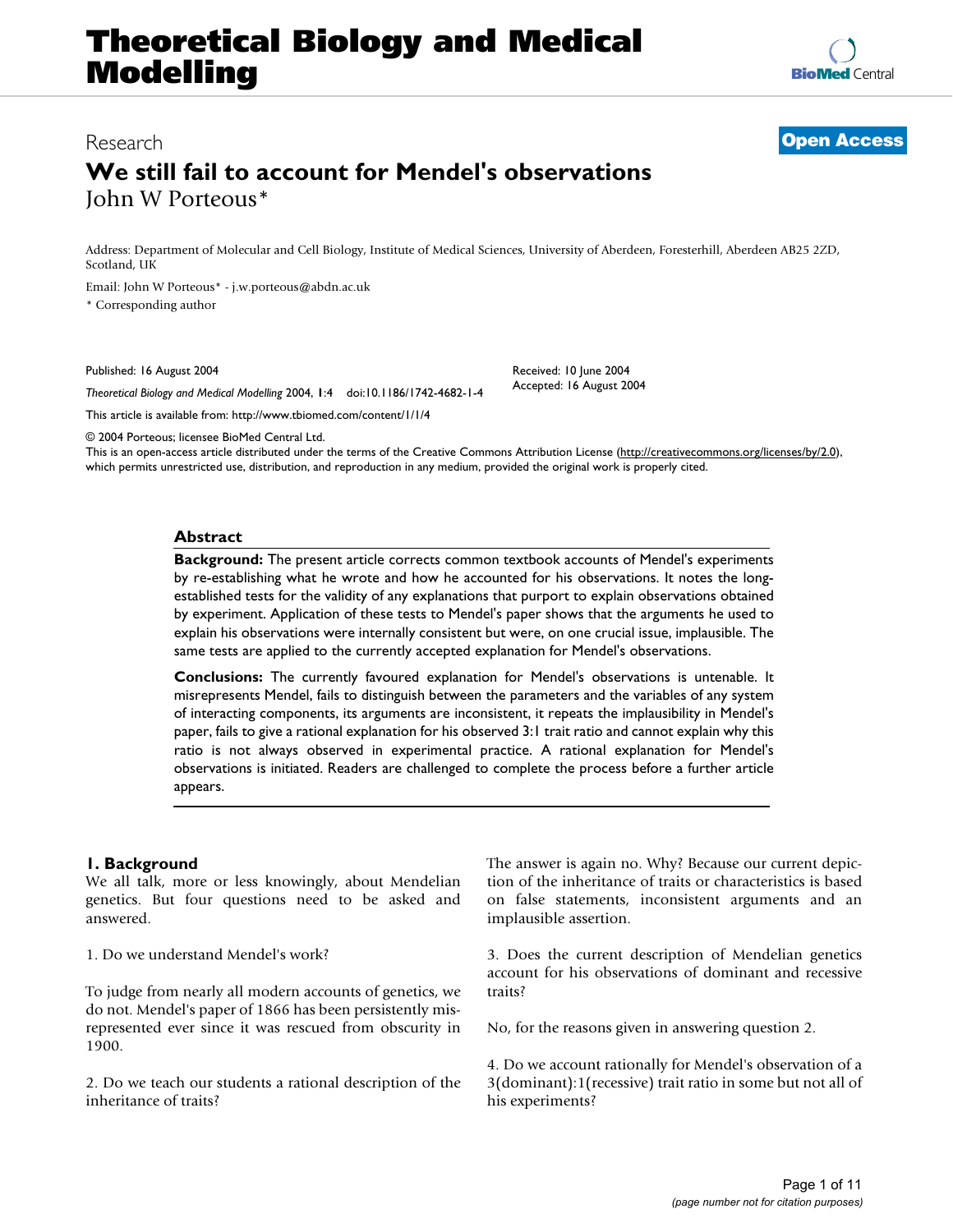The answer is again no. The reasons will become clear in this article and its successor.

A survey of the relevant literature for the period from 1900 to 2003 shows that the various misrepresentations of Mendel's first paper [1] are of long standing. This is not the place to review all the accumulated historical evidence. The present article concentrates on demonstrating that the currently favoured depiction of elementary Mendelian genetics is untenable; it fails to achieve its intended purpose. A change in the concepts and notation for the interpretation (and teaching) of elementary genetics is suggested.

There are two long-established tests of the validity of any hypothesis or proposed explanation for the results observed by experiment. The first test asks: Are all the arguments employed consistent, one with all the others? The second test asks: Are all the proposed mechanisms plausible? Could they be confirmed by experiment, i.e. by a "real"experiment or by a logical "thought experiment". Both tests must be passed if the proposed explanations for the observations are to be accepted.

If judgement is being passed on work carried out in the distant past, allowance must be made for the availability or lack of availability of tests of plausibility at that time. On the other hand, we should not hesitate to criticise a current explanation that fails tests of plausibility that are now available but were not available in the past.

These two tests of validity (consistency and plausibility) will be applied to Mendel's explanation for his observations and to the currently favoured explanation for his observations.

We must first re-establish what experiments Mendel performed and what he wrote in his published accounts of these experiments in order to correct the various false textbook descriptions of Mendel's work. For this purpose it is necessary to study authentic reprints of his two papers [1,2]. The first paper is the one we are concerned with here; it was reprinted [3] and in a version [\[4\]](#page-9-0) correcting several type-setting errors that occurred when Mendel's manuscript was set in typescript. The translation into English by Sherwood [5] avoided several errors in earlier attempts to translate Mendel's *Versuche* paper [1]. There may be other sound translations, but Sherwood's version is strongly recommended. It is accurate and also captures Mendel's literary style.

#### **2. Mendel's experiments and his conclusions** *2.1. Why did Mendel carry out his experiments?*

Many earlier biologists had noted the appearance of hybrid plants but their findings did not show how hybrids arose, whether there was any regularity in their occurrence, or how their properties were related to those of their parents. Mendel showed that there was a general rule for the appearance of hybrid plants and that an exact relationship existed between the traits displayed by hybrids and those displayed by their parents. Hence the title of his first paper: *Versuche über Pflanzen-hybriden* (Investigations on plant hybrids).

## *2.2. Mendel's preliminary work and his conditions for successful experimentation*

Mendel recognised five preconditions for success in his experiments on the origin of hybrids:

(i) He needed suitable plants for his experiments. He chose *Pisum sativum* (the edible pea plant) for most of his work because many established varieties were readily available; and because the flowers enclose the reproductive organs, so minimising accidental cross-fertilisation by insect-or air-borne pollen.

(ii) *Pisum sativum*, like all leguminosae, is androgynous. The flowers contain both male (pollen or sperm) and female (germinal or ova) cells and are therefore normally self-fertilising. This provided experimental advantages, as we shall see.

(iii) It was necessary to have stocks of true breeding plants for his cross-fertilisation experiments. He therefore spent much time establishing that 22 varieties of edible pea plants were in fact true breeding. He discarded those plants that were not true breeding before starting his experiments on hybridisation.

(iv) He had to ensure that any cross-fertilisations were strictly under his control. To achieve this control, he removed all the immature pollen-bearing stamens from a true-breeding pea plant that displayed a particular trait, e.g. green seeds, then transferred pollen to these emasculated flowers from another true breeding pea plant that displayed an alternative form of the same trait (e.g. yellow seeds).

(v) Success depended on meticulous enumeration of the occurrence of hybrids, and of alternative traits, in the populations of plants that arose from his cross-and self-fertilisation experiments; and on repetition of each crossfertilisation and self-fertilisation experiment in order to obtain reliable, average, results. Table [1](#page-2-0) reveals the magnitude of Mendel's undertaking and records his observations on the occurrence of hybrids, and of plants displaying either dominant or recessive traits (see further descriptions in the following section). Reciprocal crosses gave the same results; Mendel thus established that male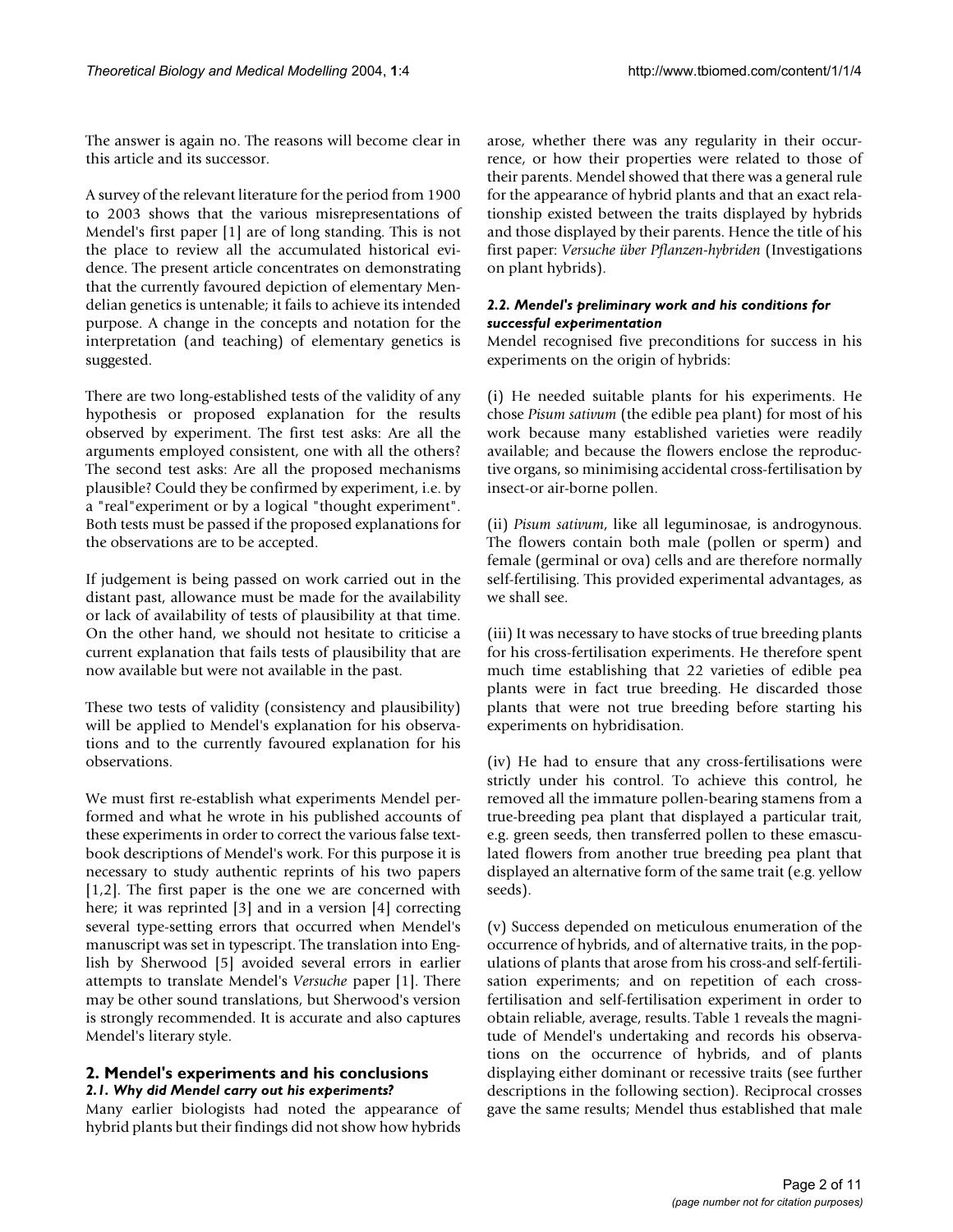<span id="page-2-0"></span>**Table 1: Mendel's novel observations summarised. Mendel demonstrated that crossing parental plants bearing alternative forms (***A***) and (***a***) of any one of seven traits generated a F1 population of plants (not shown) all of which were hybrids (***Aa***). Each of these F1 hybrid plants displayed only one of the two alternative parental traits, defined as the dominating trait (***A***). When these F1 hybrid plants were allowed to self-fertilise, the ratio of dominant to recessive traits in the F2 population was always close to 3:1.**

| Pairs of parental plants |                         | Their F2 progeny                            |                                                                       |
|--------------------------|-------------------------|---------------------------------------------|-----------------------------------------------------------------------|
| Dominant traits $(A)$    | Recessive traits $(a)$  | Number of F <sub>2</sub><br>plants examined | Dominant:recessive<br>trait ratio in the<br>F <sub>2</sub> population |
| Green pods               | Yellow pods             | 580                                         | 2.82:1                                                                |
| Axial flowers            | <b>Terminal flowers</b> | 858                                         | 3.14:1                                                                |
| <b>Red flowers</b>       | White flowers           | 929                                         | 3.15:1                                                                |
| Long stems               | Short stems             | 1064                                        | 2.84:1                                                                |
| Inflated pods            | Constricted pods        | 1181                                        | 2.95:1                                                                |
| Round seeds              | Wrinkled seeds          | 7324                                        | 2.96:1                                                                |
| Yellow seeds             | Green seeds             | 8023                                        | 3.01:1                                                                |

and female sex cells contributed equally to the final outcomes.

#### *2.3. Bateson's notation for successive stages in breeding experiments*

The following account uses the notation proposed by Bateson [6] for successive generations arising from sexual reproduction:-

 $P =$  the original male and female parental generations;

F1 = the first filial progeny population arising from crosses between plants of the P generation;

F2 = the second filial generation that arises from sexual reproduction by members of the F1 generation – and so on.

The advantage of Bateson's notation is that it does not depend on any preconceived ideas about the mechanisms of inheritance of traits during sexual reproduction. It can therefore be used to describe the stages in Mendel's experiments without misrepresenting any of his observations, arguments or conclusions.

#### *2.4. Mendel's initial observations summarised*

Table [1](#page-2-0) shows the results of seven different cross-fertilisations between parental (P) plants displaying alternative forms of the same trait, e.g. red rather than white forms of the trait "flower colour"; all individual plants in the F1 population displayed only one of the two parental trait forms. Also shown are the results observed by Mendel when he allowed these F1 plants to self-fertilise; the ratio of (*A*) form to (*a*) form plants was, in every case, close to 3:1. Mendel also carried out experiments in which he cross-fertilised plants displaying concurrently two or three trait differences, and then recorded the occurrence of each trait in the F1 and F2 generations. These results are not shown here but they were consistent with the findings exemplified in Table [1.](#page-2-0) These initial findings led Mendel to a remarkable generalisation and a definition.

(i) All plants in the F1 population displayed only one of any two differing trait forms (*A*) and (*a*) displayed by the parental (P) plants.

(ii) He defined the trait form that was displayed in the F1 plants as *das dominirende Merkmal* (*A*) – the dominating trait *(A)*. He defined the alternative trait form, which did not appear in any of the F1 plants, as *das recessivem Merkmal (a)* – the recessive trait (*a*).

## *2.5. Further experiments*

Mendel now faced the problem of explaining how the 3(dominant):1(recessive) trait ratio arose in the F2 population of plants (Table [1](#page-2-0)). In further experiments on each of the seven crosses shown in Table [1,](#page-2-0) he was able to show that those F2 plants he had identified by the symbol (*a*) were 'constant form' (true-breeding) plants; i.e., when they were allowed to self-fertilise, all their F3 progeny displayed the same parental trait (*a*).

On the other hand, when F2 plants initially identified by the symbol (*A*) were allowed to self-fertilise *some* proved to be 'constant form' plants because, when they were allowed to self-fertilise, they produced F3 progeny that again displayed this same parental trait (*A*). But other plants initially identified by the symbol (*A*) in the F2 population were not 'constant form' plants. Some of their F3 progeny did display the original parental trait (*A*). Other plants in the same F3 population displayed the alternative parental trait (*a*). Yet other plants in this F3 population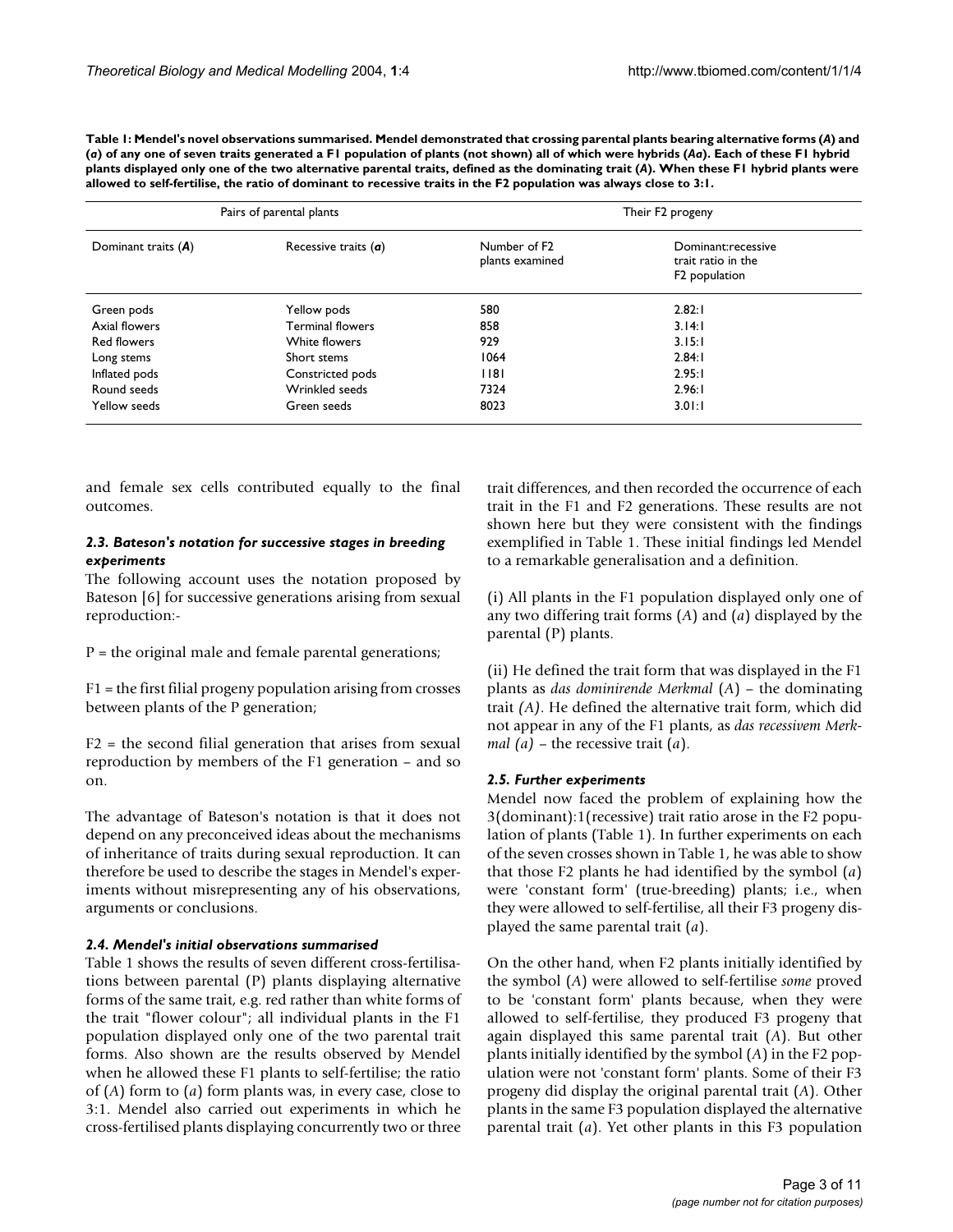were again not 'constant form' plants. They were like the F1 plants (their "grandparents") and like the F2 parents from which they were immediately derived. When they were allowed to self-fertilise, some of their progeny displayed the (*A*) form, some the (*a*) form of trait and some were again like the F1 plants. The experimental procedures Mendel used to make these distinctions are readily understood by reading a reprint of the original paper or a reliable translation.

Given this ability to distinguish, by experiment, between those plants initially designated (*A*) and those now designated (*Aa*), Mendel was able to state the average distribution of trait forms among the plants of the F2 population as (one dominant: two hybrid: one recessive) or, in his notation, *(A +* 2*Aa + a)*; i.e. the 3:1 trait ratio factored into the proportions 1:2:1.

Mendel was now able to add a further generalisation: When F1 plants were allowed to self-fertilise, 1/4 of the F2 population displayed the 'constant form' parental trait *(A)* that was displayed by the F1 plants, 1/4 displayed the 'constant form' parental trait *(a)* that did not appear in any of the F1 plants (Table [1](#page-2-0)), and 1/2 were hybrids (*Aa*) that displayed only the dominant trait (*A*) but were not 'constant form' plants.

## *2.6. Mendel's notation*

Mendel used upper case and lower case italicised letters throughout his paper to denote, by definition, dominant and recessive *traits*. Examples have already been given of the use of letters (*A*) and (*a*) when only one trait difference between parental plants was tested (Table [1\)](#page-2-0). Mendel made similar use of the letters (*B*) and (*b*), (*C*) and (*c*) when he described experiments in which two or three trait differences were displayed concurrently.

For reasons given in Section 2.5 these single letters also designated what Mendel called 'constant forms' of traits. Plants displaying these traits were 'true-breeders'; they were the parental plants he used in cross-fertilisations (Table [1\)](#page-2-0).

There is one further crucial feature of Mendel's single letter notation for 'constant form' traits. These letters (*A, a, B, b, C, c*) did not represent the structure or composition of the traits. All the traits shown in Table [1](#page-2-0) obviously had complex compositions. But, irrespective of such complexity, each dominant trait was denoted by (*A*) and each recessive trait by (*a*) in Table [1](#page-2-0). The traits were what Mendel could see with his own eyes. He distinguished a dominant trait from a recessive trait by qualitative observations. He was not concerned with and did not analyse the structural composition of the traits.

The letters (*A, a, B, b, C, c*) represented classes of traits – a dominant class represented by an upper case letter, and a recessive class of trait represented by the corresponding lower case letter (Table [1](#page-2-0)). It is necessary to recognise these facts if a rational explanation for Mendel's observation is to be obtained; and if gross misrepresentations of Mendel's paper are to be detected.

Why then did Mendel use a combination of letters (e.g. *Aa*) to represent hybrid plants? This will become clear in section 2.7.

## *2.7. Postulates and arguments; Mendel's explanations of his observations*

Mendel accounted for the two generalisations (section 2.4) by the following postulates and arguments; they were based on his further experiments (section 2.5):-

(1) All the F1 plants were hybrids (*Aa*) *in welcher beide Merkmale vereinigt sind* – in which both (parental) traits (*A* and *a*) were united; trait (*a*) was not displayed by these hybrids, so that these hybrids displayed what he had defined as the dominating trait (*A*) only.

(2) The traits (*A*) and (*a*) in the F1 hybrids (*Aa*) segregated into traits (*A*) and (*a*) during formation of the male pollen (sperm) cells and also during formation of the female germinal cells (ova). Thus, each pollen cell and each germinal cell carried only one trait – either (*A*) or (*a*) but not both.

(3) Fertilisation of one germinal cell by one pollen cell was a random event.

(4) When a pollen cell bearing trait (*A*) fertilised a germinal cell bearing the same trait (*A*), all their progeny displayed the trait (*A*). Likewise, when a pollen cell bearing a trait (*a*) fertilised a germinal cell bearing the same trait (*a*), all their progeny displayed the trait (*a*). But when a pollen cell bearing trait (*A*) fertilised a germinal cell bearing the alternative trait (*a*), the resulting plant was the hybrid (*Aa*); if the pollen cell displaying a trait (*a*) fertilised a germinal cell displaying the alternative trait (*A*), the outcome was again a hybrid (*Aa*). In either event, the hybrid (*Aa*) displayed only the dominant trait (*A*).

(5) Mendel illustrated these postulates and explanations in a diagram (Figure 1) showing the consequences of selffertilisation of F1 hybrids (*Aa*), given that traits (*A*) and (*a*) in the hybrid (*Aa*) first segregated into individual pollen cells (sperm) and individual germinal cells (ova) before recombining, in random fashion, during formation of the F2 population. The arrows in Figure 1 represent the fertilising event.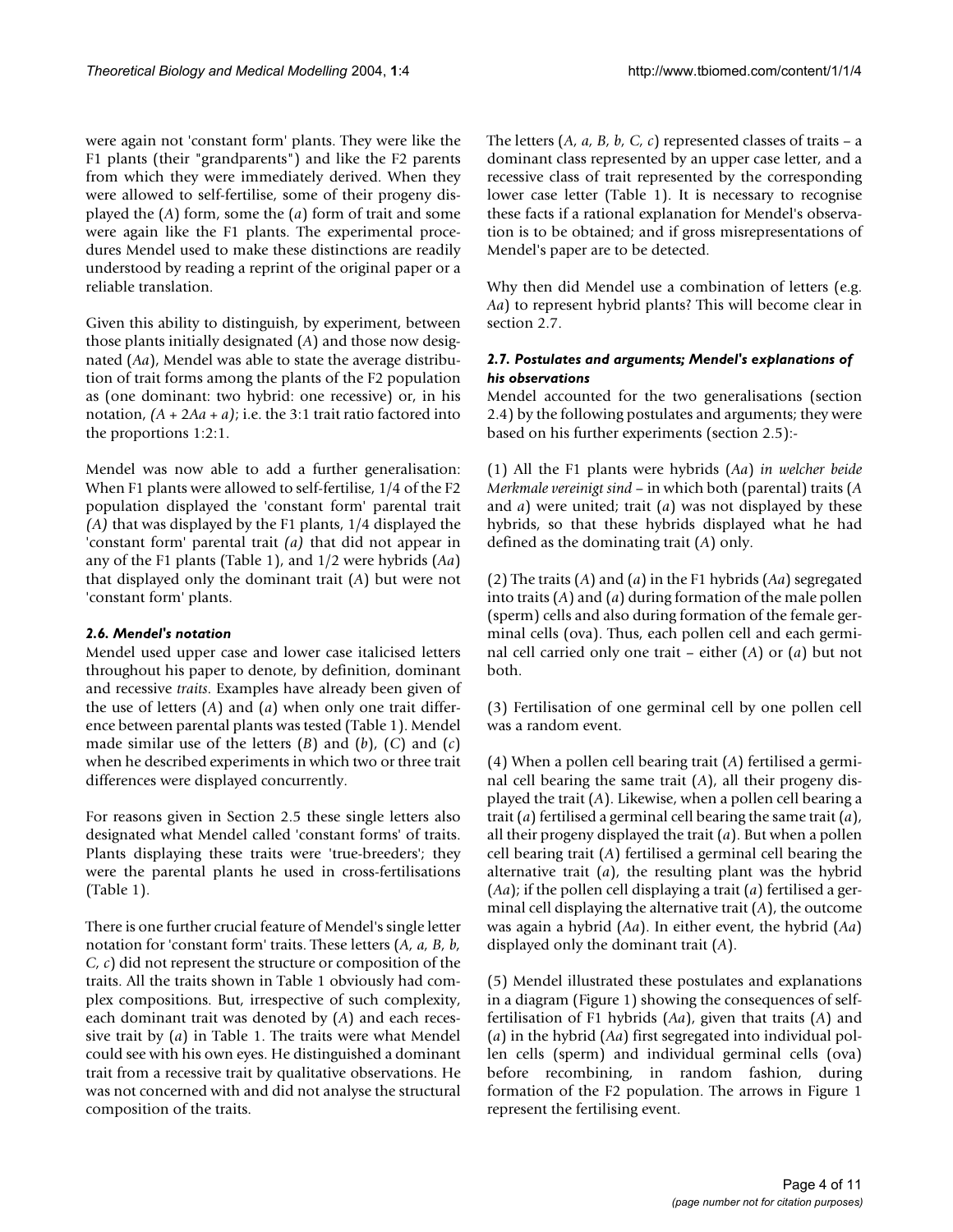

#### Figure 1

Mendel's diagrammatic explanation for the formation of the F2 population of plants produced by self-fertilisation of his F1 hybrids. Mendel proposed that F1 hybrids (*Aa*) contained a dominant trait (*A*) that was displayed and a recessive trait (*a*) that was not displayed. Self-fertilisation of F1 hybrids (*Aa*) then involved segregation of the component traits (*A*) and (*a*) into individual male pollen and female germinal cells, as shown in his diagram. Mendel proposed that if a male pollen cell carrying a trait (*A*) fertilised a female germinal cell carrying the same trait (*A*), the progeny would display trait (*A*). He used the analogous argument for the generation of progeny bearing trait (*a*). Only if male and female sex cells carried differing forms of a given trait (*A* or *a* but not both) would the progeny be hybrids (*Aa*). Thus random recombination of the segregated traits during self-fertilisation of hybrids would yield (on average) the F2 population of plants represented by the trait series (*A* + 2*Aa* + *a*) shown below Mendel's original diagram.

Note two crucial points:-

(i) Mendel observed and recorded the occurrence of traits (*die Merkmale*) or the characters *(die Charaktere)* in his plants and their seeds, not the mechanisms underpinning these occurrences. These mechanisms could not have been investigated in 1866.

(ii) All Mendel's explanations were based solely on observations of the changes in the occurrence of alternative traits in successive populations that arose from cross-or self-fertilisations and back-crosses.

#### *2.8. Comment*

Mendel was a well-trained scientist [7], an astute thinker, a careful and systematic experimentalist, an expert hybridiser and an exemplary writer but he was not the first geneticist. That title should go, possibly, to Bateson [6,8,9] for advocating Mendel's experimental methods, for showing that Mendel's findings could be repeated in animals, and for emphasising that *combination*, *segregation* and *recombination* of *traits* during gametogenesis was the most important feature of Mendel's work. Moreover, Bateson realised  $[6]$ ; in a footnote on page 133] that the occurrence of alkaptonuria, one of the "Inborn Errors of Metabolism" first reported by Garrod [10-12], was an example of Mendelian recessivity of a trait or character. Bateson, incidentally, coined the word "genetics".

Another leading contender for the title "the first geneticist" was the Danish biologist, Johannsen [13,14], an equally enterprising experimentalist and astute thinker. Johannsen [14] was the first to define the term *"das gen*; (plural) *die gene"* as the determinant of a trait; he was also the first to make a clear distinction between the genotype *(der Anlagetypus)* and the phenotype *(der Erscheinungstypus*) on the basis of his experiments with self-fertilising bean plants. In Johannsen's experiments the weights of individual beans were the characteristics or traits. He had, in effect, repeated Mendel's experiments but by measuring a trait (individual bean weights in successive populations of plants) he was able to introduce three new concepts (gene, genotype and phenotype) that were the most significant, after Mendel's concepts of combination, segregation and recombination of traits during gametogenesis, in understanding the origin of genetic phenomena (the origin of changing traits).

Failures to recognise the significance of Johannsen's work [13,14] prevented the development of rational concepts in genetics for at least the first two decades of the 20<sup>th</sup> century. This failure is, surprisingly, still evident in current depictions of elementary Mendelian genetics (Section 3).

#### *2.9. The tests of validity applied to Mendel's explanation for his observations*

It is clear that Mendel's experimental procedures (sections 2.2, 2.5) were sound; his notation was simple, unambiguous and consistently applied (section 2.6). His arguments (section 2.7) for a combination of traits in forming the F1 hybrids (*Aa*) are consistent with his arguments for the segregation of the component traits of the hybrid into separate gametes, and their random recombination in generating the F2 population (*A* + 2*Aa* + *a*). Mendel's arguments pass the test of consistency.

It is equally clear (but hitherto not noticed) that Mendel's explanations failed the test of plausibility. Mendel postulated that a F1 hybrid (*Aa*) was formed by combining the two differing traits (*A*) and (*a*) of their parents. He did not explain how a F1 hybrid (*Aa*) displayed only trait (*A*) and how it did not display trait (*a*), even when some F2 plants,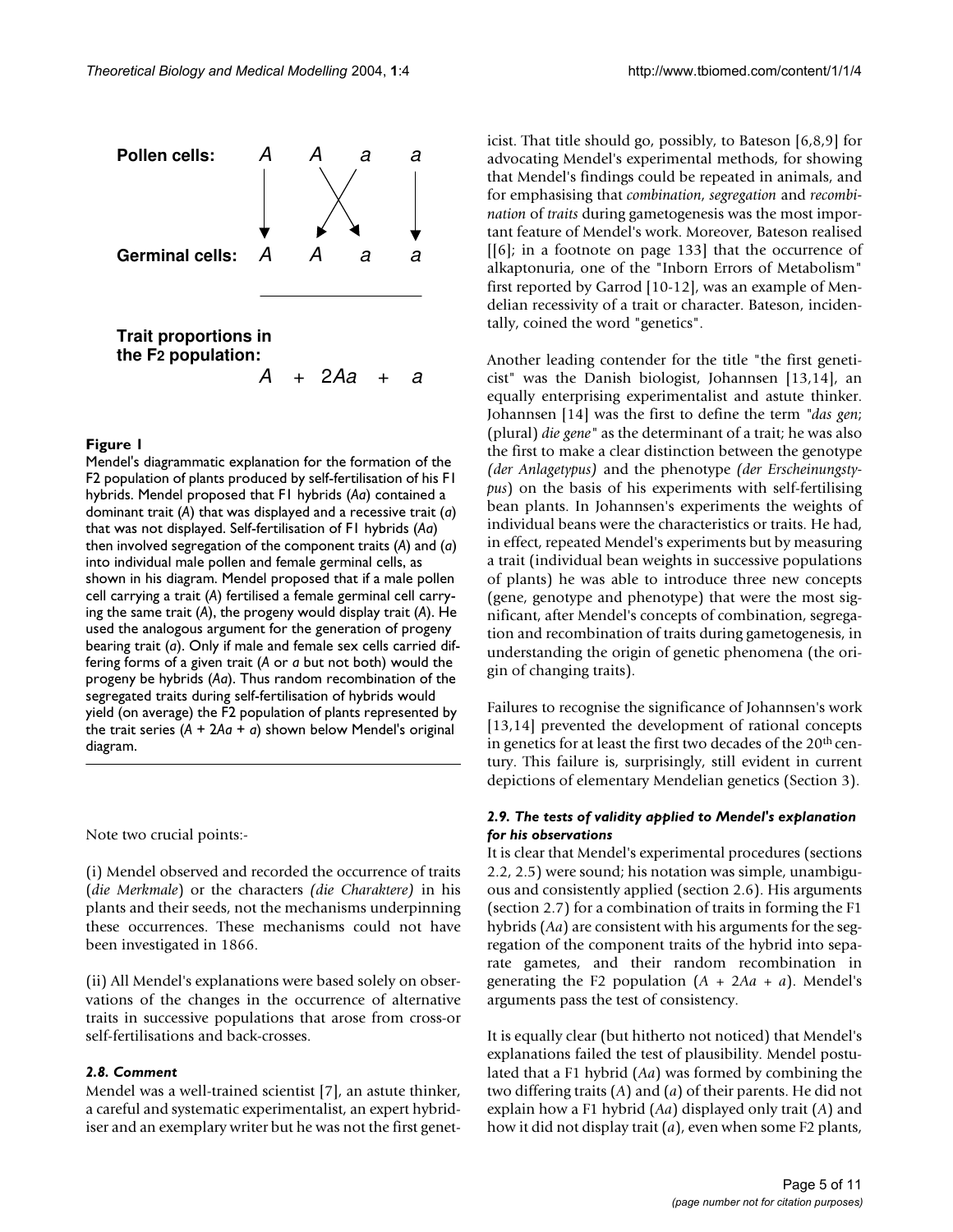

 **Allele proportions in the F2 population:** *AA* + 2*Aa* + *aa*

**It is then asserted that the**  **trait proportions in the F2 population of plants would be:**

$$
AA + 2Aa + aa
$$

#### Figure 2

The currently favoured depiction of Mendelian inheritance following self-fertilisation of F1 hybrids represented by the allele pair (*Aa*). Section 3.1 of the text records the arguments commonly used in attempts to account for the alleged F2 trait series (*AA* + 2*Aa* + *aa*) and for Mendel's 3(dominant):1(recessive) trait ratio. Sections 3.2 and 3.3 discuss the faults in these arguments.

like one of the two original parental (P) plants, did display trait (*a*). What explanation could we now give for this selective display of only one of two traits that are said to be combined in a hybrid?

It may be (and has been) argued by some that trait (*A*) was displayed by the hybrids (*Aa*) because (*A*) was a dominant trait and (*a*) was a recessive trait. Such statements do not even qualify as a circular argument. They are illogical. Such statements fail to distinguish between an arbitrary definition and a plausible explanation. Mendel's definition of a dominant trait should be seen as an arbitrary device that accounts for his observation (by experiment) that his hybrids (*Aa*) in the F2 populations ( $A + 2Aa + a$ ) displayed trait (*A*) but not trait (*a*).

A word of caution is necessary. Mendel's formulation (*Aa*) for a hybrid was crucial in establishing his consistent arguments; it was also the basis for Bateson's recognition that the essential features of Mendel's work were the concepts of combination, segregation and recombination of alternative traits (i.e., components of the phenotype). If we now wish to replace Mendel's implausible formulation (*Aa*) for a hybrid by a plausible formulation, we face the prospect of abandoning the rest of Mendel's arguments. That is not to say that we abandon admiration for Mendel's work. For its time, it was unsurpassed and should be recognised as one of the important steps in the development of experimental procedures in what became known as genetics. We should take care not to misrepresent Mendel's experiments and his arguments. It will become clear that misrepresentations of Mendel's paper have served only to sustain untenable concepts in current biology.

In the post-Mendel era we assert that it is not components of the phenotype that segregate and recombine. It is the alleles (i.e., components of the genotype) that combine, segregate and recombine. May we then anticipate that modern explanations of Mendel's observations will pass the tests of consistency and plausibility?

## **3. Current accounts of elementary Mendelian genetics**

#### *3.1. Explanations of Mendel's observations*

The currently favoured explanation for Mendelian heredity in general, and in particular for the occurrence of Mendel's 3(dominant):1(recessive) trait ratio, is shown in Figure 2.

The assertions and descriptions generally attached to Figure 2 are as follows.

(i) Mendel explained his experimental results by assuming that particles or factors (now called alleles) determined or specified the observed traits.

(ii) (*A*) is a dominant allele;*(a)* is a recessive allele.

(iii) The alleles in the male and female heterozygous somatic cells *(Aa)* segregate into separate gametes. Each gamete then contains only one dominant allele *(A)* or only one recessive allele *(a).*

(iv) Fertilisation is a completely random event. Given a large number of fertilisation events, the possible recombinations of alleles are those displayed in the four squares.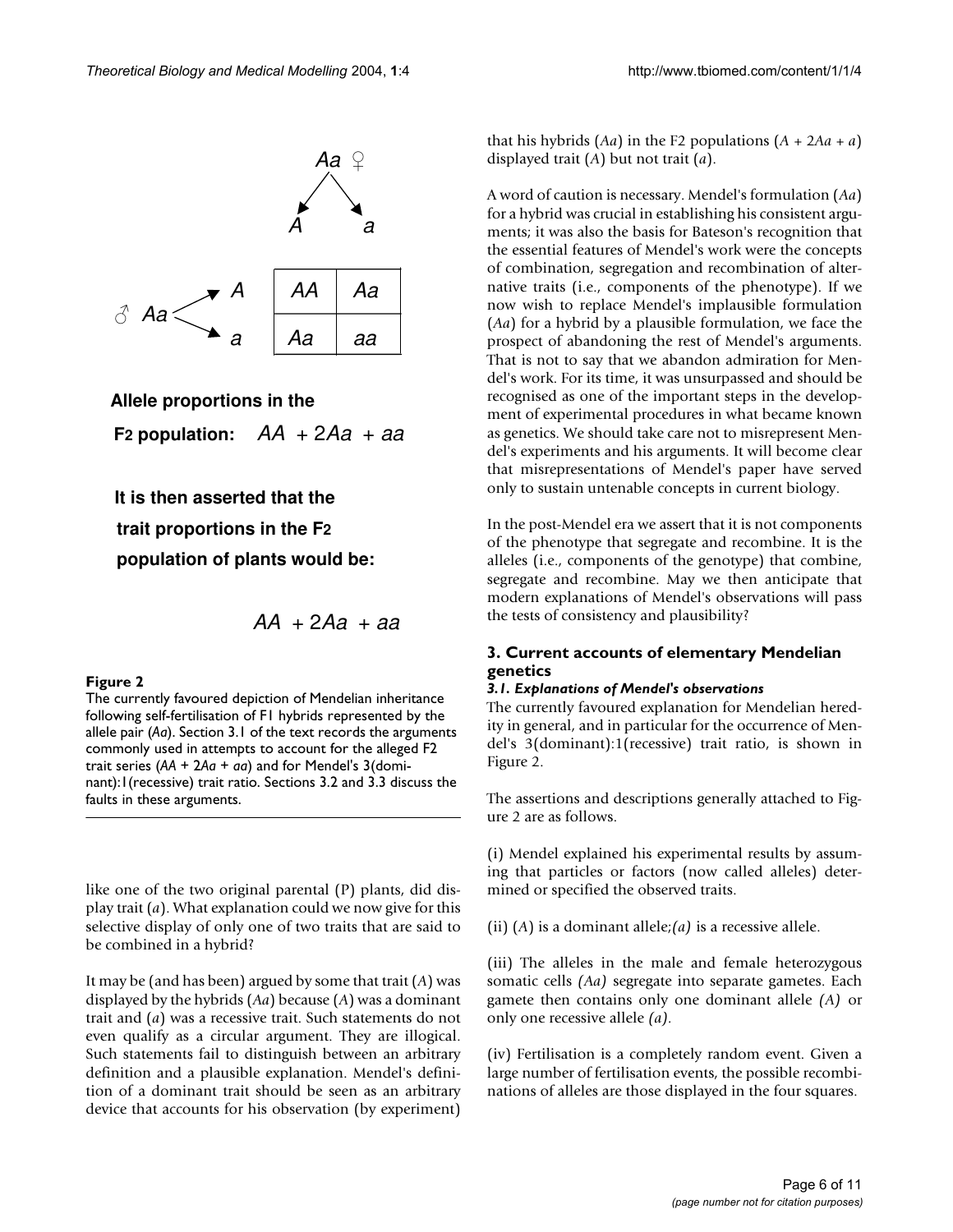(v) Therefore the average distribution of the alleles at one diploid locus in the resulting progeny population of individual plants will be (*AA* + 2*Aa* + *aa*).

It is then argued that:

(vi) The dominant allele pair (*AA*) will give rise to a dominant trait (*AA*).

(vii) The recessive allele pair (*aa*) will give rise to a recessive trait (*aa*).

(viii) In the heterozygote (*Aa*), the recessive allele is ineffective, or is suppressed by the dominant allele (*A*), so that only the dominant allele (*A*) is expressed in the heterozygote. Expression from one (*A*) is as effective as that from two dominant alleles (*AA*). Thus the heterozygote (*Aa*) expresses a dominant trait.

(ix) Therefore the allele series (*AA* + 2*Aa* + *aa*) is expressed (in a population of the progeny plants, animals or cells) as the trait series (*AA +* 2*Aa + aa*).

(x) This trait series gives rise to Mendel's 3(dominant):1(recessive) trait ratio (by the arguments in vi, vii, viii).

#### *3.2. Faults in these currently favoured descriptions of Mendelian genetics*

There are seven faults in the descriptions and arguments attached to Figure 2.

(i) Mendel is misrepresented; he did not assume that particles or factors specified the observed traits. It is historically inaccurate and scientifically misleading to suppose that he made any such assumption.

(ii) The letters (*A*) and (*a*) are Mendel's notation for dominant and recessive *traits* (Figure 1, Table [1\)](#page-2-0). If we are to continue to discuss Mendelian genetics, these notations (and the nomenclature *dominant* and *recessive*) should refer to traits alone.

(iii) Figure 2 fails to distinguish between the components of the genotype and the components of the phenotype (Johannsen, Section 2.8) because it asserts that alleles are dominant or recessive; and uses the same notation (*A* and *a*) and the same nomenclature (*dominant* and *recessive*) for both.

(iv) Because we must not confuse alleles with traits, we could reasonably write an allele series as (*UU* + 2*Uu* + *uu*); this states that a given locus, in three genetically related diploid cells, comprises a pair of two normal alleles (*UU*), or one normal and one mutant allele (*Uu*), or a pair of two mutant alleles (*uu*). Mutations change the allele constitution or composition at a locus. The modern (non-Mendelian) notation (*AA +* 2*Aa + aa*) in Section 3.1 (items vi, vii) then states explicitly that a dominant trait (*AA*) comprises two aliquots (*A* + *A*) of some material substance or of two doses of dominance  $(A + A)$ ; likewise that a recessive trait (*aa*) is composed of two entitities (*a* + *a*) or two doses of recessivity. This is simply not true. It was not true in Mendel's time and it is not true today. Furthermore, it is not what Mendel's notation meant. It was pointed out (Sections 2.5, 2.6) that Mendel's notation (*A*) and (*a*) distinguished *classes* of traits, specifically 'constant form' classes of traits (Table [1](#page-2-0)). To substitute (*AA*) for (*A*) and (*aa*) for (*a*) in a trait series is illogical and indicates a regrettable failure to read Mendel's paper with the care that should be given to one of the classic papers in biology.

(v) If the arguments attached to the homozygotes in Figure 2 are sound, they should also apply to the heterozygote. It is argued in Figure 2 that two dominant alleles (*AA*) generate a dominant trait (*AA*); and that two recessive alleles (*aa*) generate a recessive trait (*aa*). In other words, it is asserted that there is a direct, positive, linearly proportional (or additive) relationship between the allele constitution at a gene locus and the constitution of the trait expressed from that locus. If we are to be consistent, the same arguments should apply to the heterozygote (*Aa*).

On the contrary, the arguments in section 3.1 (item viii) state that one dominant allele (*A*) in a heterozygote (*Aa*) is as effective as two dominant alleles (*AA*) in the homozygote. The arguments in item (viii) are therefore inconsistent with arguments in items (vi) and (vii). Item (viii) also transfers Mendel's implausible assertion that a hybrid (*Aa*) displays only trait (*A*) to the equally implausible assertion that one allele (*A*) in a heterozygote (*Aa*) is as good as two such alleles in a homozygote (*AA*). The argument in item (viii) that allele (*a*) is ineffective is an extreme case; it is therefore not generally applicable. The alternative argument, that allele (*a*) in a heterozygote is suppressed by the dominant allele (*A*), lacks any experimental support or rational theoretical justification. Items vi, vii and viii attached to Figure 2 are arbitrary, irrational and implausible devices applied to the heterozygote alone; they seem to have been introduced solely in order to arrive at the desired result.

(vi) Figure 2 and the attached arguments thus fail to give rational explanations for the occurrence of dominant and recessive traits and for Mendel's 3(dominant):1(recessive) trait ratio.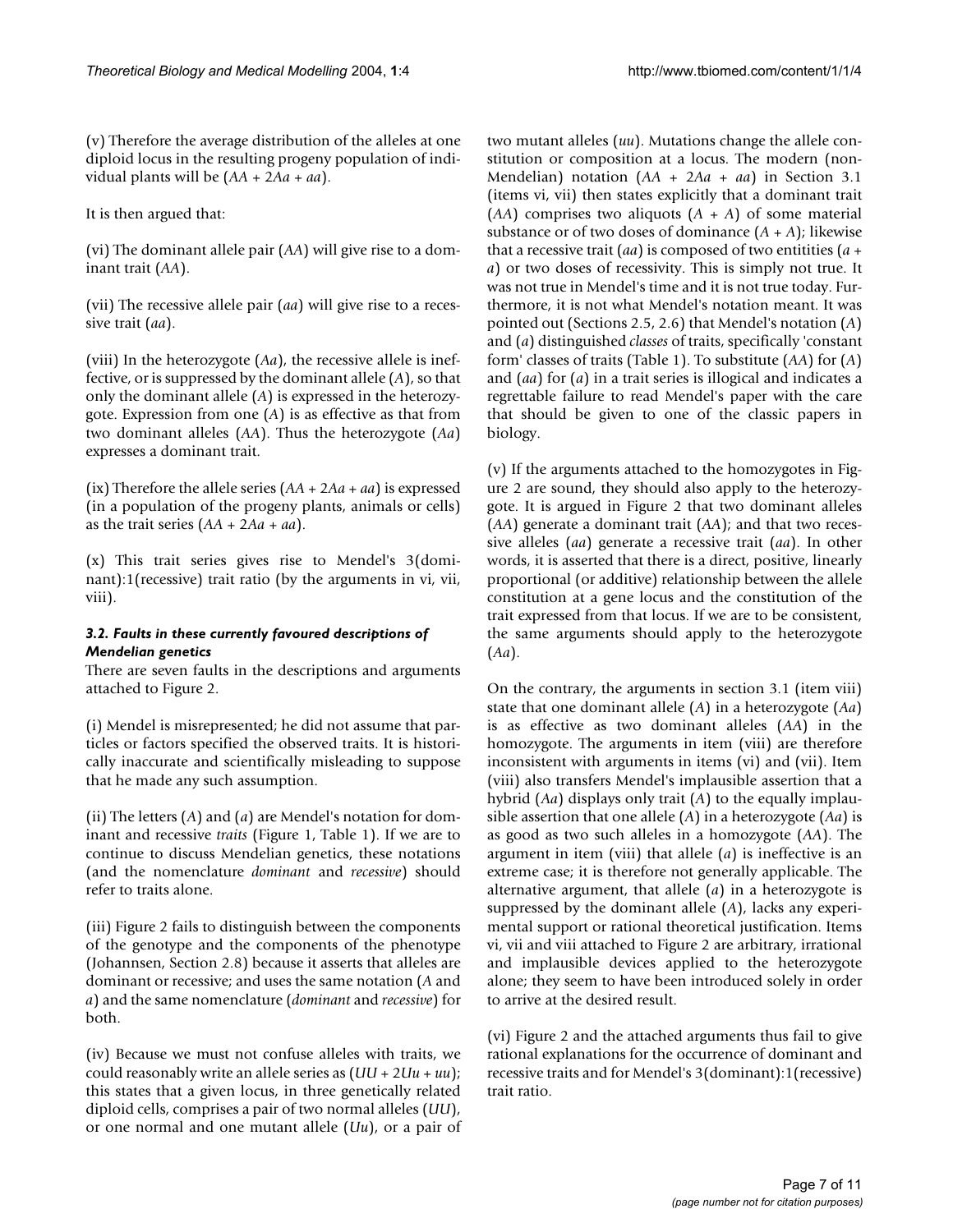(vii) Figure 2 does not and cannot account for the observation that dominance and recessivity are not observed for all traits. The assertion in Figure 2 that the alleles are themselves "dominant" or "recessive" (and thus determine that traits are dominant or recessive) conflicts with inability of Figure 2 to explain why dominant and recessive traits are not always observed; nor does Figure 2 account for the observation that, when dominance and recessivity do occur, they do not always exhibit a 3:1 trait ratio.

#### *3.3. Comments on these faults*

It is necessary to restate fault (iii) in section 3.2 in more widely applicable terms. It is illegitimate to use the same notation and nomenclature for a *parameter* and a *variable* in the same system. Parameters are those components of any system that are directly accessible to the experimentalist; they can be changed and *maintained* by the experimentalist at the new value, at least for the duration of an experiment. Variables are those components of the same system that are not directly accessible to the experimentalist; they can be changed and maintained at a new value only by making a finite change in at least one parameter of the system or of its immediate environment. The magnitudes of individual variables, in any system, respond to changes in the magnitude of one or more parameters of the system or of the immediate environment.

In the case under discussion, the alleles are parameters (and part of the genotype); the traits are variables (and part of the phenotype). If the parameters and variables of any system of interacting components are represented by the same notation and the same nomenclature, confusion will inevitably result – as illustrated by Figure 2, by the assertions (i) and (ii) and by the false arguments (vi) to (x). Traits may be dominant or recessive [1]; alleles cannot also be dominant or recessive.

Figure 2, and the arguments attached to it, fail all tests of consistency and plausibility (Section 2.9); they also fail the test of historical accuracy.

#### *3.4. Another example of the improper transfer of dominance/recessivity from traits to alleles*

The primary error in Figure 2 is the illegitimate transfer of Mendel's terms "dominant" and "recessive" from traits (variables) to alleles (parameters), followed immediately by the reverse (and perverse) argument that the traits specified by the alleles must be dominant or recessive *because the alleles are dominant or recessive*. This habit is unscientific. It also occurs in discussion of mutations of non-catalytic proteins.

When haemoglobin A (HbA) is mutated to the sickle cell haemoglobin (HbS), the three possible trait forms are correctly depicted as follows:

(A/A) – the homologous, *normal/normal* protein, condition;

(A/S) – the heterologous, *normal/mutant* protein (sickle cell), condition;

(S/S) – the homologous, *mutant/mutant* protein, condition.

Contrast these depictions with those sometimes found:

(A/A) – the *dominant* condition;

(A/S) – the *sickle cell* condition;

(S/S) – the *recessive* condition.

These latter statements depend solely on the illegitimate transfer of Mendel's terms *dominant* and *recessive* from traits (variables) to alleles (parameters) and the contention that, if alleles are themselves dominant or recessive, their expressed traits must always be dominant or recessive. If changes in the composition of non-catalytic proteins do explain the occurrence of Mendel's dominant and recessive traits, we require a demonstration that does not depend on these illogical notions.

The sickle cell trait (A/S) in humans is significantly different from the normal trait (A/A).

Those carrying the sickle cell (A/S) condition enjoy an advantage in areas *where malaria is endemic*. They do not die *from malaria* as frequently as those in the population with the  $(A/A)$  condition. The sickle cell condition  $(A/S)$ is debilitating but, provided it is not too debilitating, the frequency in the local population of those carrying the (A/ S) protein pair is greater than it would be in malaria-free areas.

This higher frequency of the sickle-cell (A/S) condition in areas where malaria is endemic is often said to be an example of "over-dominance". The term "over-dominance" is inappropriate. It presumably arose from the illegitimate transfer of the terms *dominant* and *recessive* noted above. The appropriate term is "heterozygous superiority". The "superiority" indicates the better chance of surviving in regions where malaria is endemic.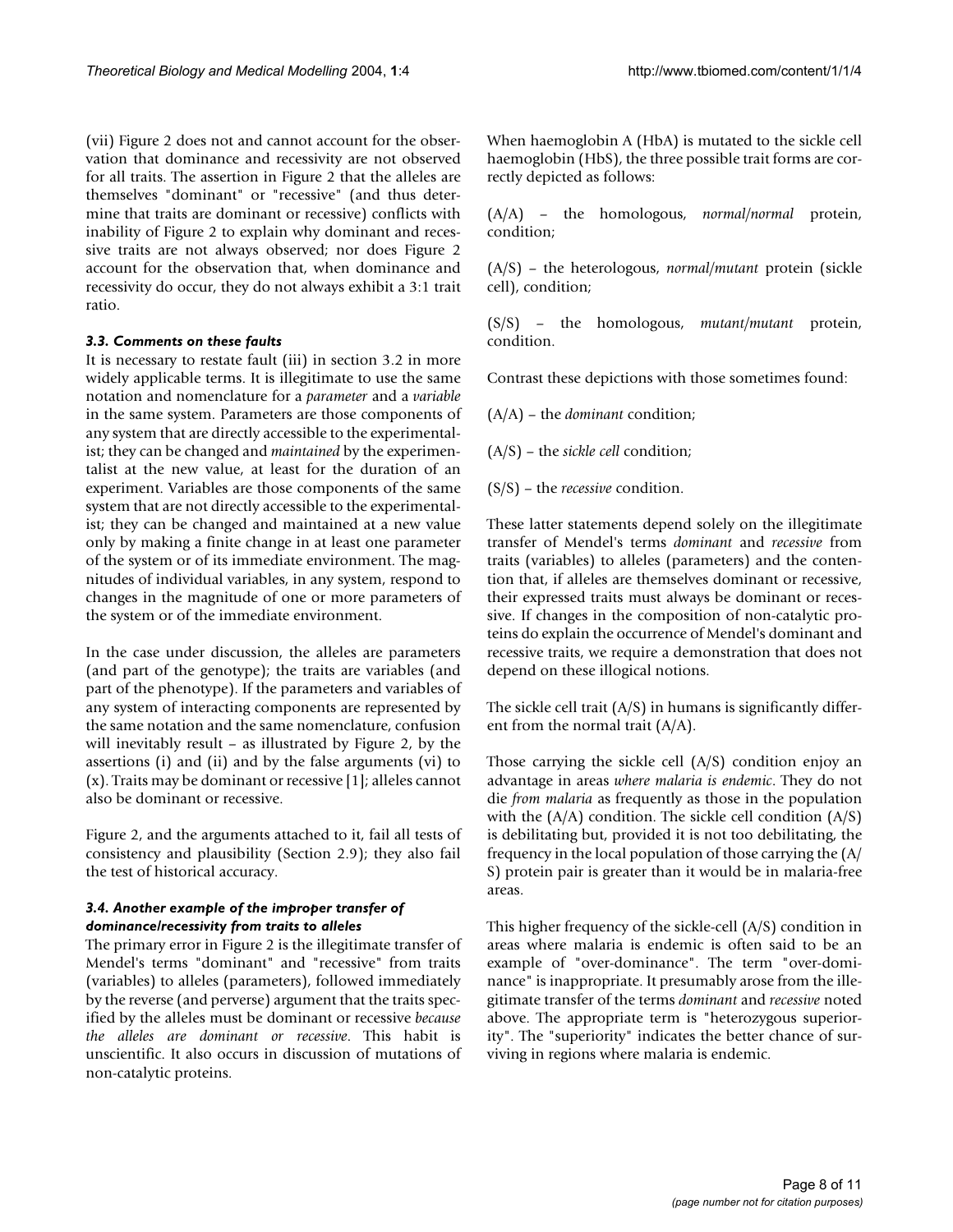## **4. Conclusions: beginning a rational explanation for Mendel's observations**

The illegitimate use in Figure 2 of the same notation (*A* and *a*), and the same nomenclature (dominant and recessive), to describe an allele series and a trait series can be traced to Sutton [15]. Sutton asserted that the proportions of the chromosome pairs in the F2 population "would be expressed by the formula *AA*:2*Aa*:*aa* which is the same as that given for any character in the Mendelian case." Mendel's expression  $(A + 2Aa + a)$  gave the proportions of characters in his F2 population as *A*:2*Aa*:*a*. Sutton gave no justification for rewriting these proportions in the form *AA*:2*Aa*:*aa*. By writing the expression for chromosome pairs as *AA*:2*Aa*:*aa* and the expression for the proportions of F2 characters as *AA*:2*Aa*:*aa*, Sutton established a direct, one-for-one, relationship between pairs of chromosomes and the traits arising from them. This false relationship also persists in the currently favoured depiction of Mendelian genetics (Figure 2). Sutton's notation for pairs of chromosomes (*AA*:2*Aa*:*aa*) was later transferred to pairs of alleles (what Sutton described as subunits of the chromosomes).

It would be easy to blame Sutton for our present confusions. We should remember that Sutton, and those in the early years of the 20<sup>th</sup> Century who copied his error, were struggling to understand the hereditary origin of traits.

We may more reasonably ask: Why, one hundred years later, are these obvious errors still one of the features of Figure 2? Have these errors not been noticed before or, if they have been noticed, why they have not been corrected? Why also has the inconsistency and the implausibility of the arguments attached to Figure 2 not been noticed or corrected? Why (in both of the examples given in sections 3.3 and 3.4) are alleles (components of the genotype) not distinguished, as they surely should be in genetics, from traits (components of the phenotype) by using different notations and nomenclatures for each?

Traits (variables) may be dominant or recessive, as defined by Mendel. Alleles (parameters) are, always have been, and can only be normal or abnormal (mutant). Harris (pages 143–157 in reference [16]), for example, referred consistently to normal and abnormal alleles (not to dominant and recessive alleles), whereas, as noted above, alkaptonuria was a Mendelian recessive trait or character (page 133 in reference [6]; page 19 in reference  $[16]$ ).

A review of 13 textbooks of genetics showed that in 12 instances, dominance and recessivity were defined specifically as properties of genes or alleles. These texts, published between 1982 and 2002, were intended for student use; their definitions of dominance and recessivity ignore

Mendel's definition of dominance and recessivity as properties of the traits (sections 2.4, 2.5, 2.6, 2.7); they take no account of the need to distinguish between the parameters and variables of a system of interacting components (section 3.2). In one of these 12 texts, it was further claimed that: "Mendel proposed the existence of what he called particulate unit factors for each trait". In another, that: "Mendel realised that some genes (dominant genes) expressed themselves when present in only one copy". In a third that: "Mendel imagined that during the formation of pollen and egg cells, the two copies of each gene in parents segregate". Of these three quoted texts: The first misrepresented Mendel; he did not "propose the existence of particulate unit factors for each trait". The second misrepresented Mendel by transferring his term *dominirende* ("dominating") from traits to genes; the second and the third quoted texts ignored the fact that the term "*das gen*" (plural "*die gene*") was first used and its role as the determinant of traits postulated by Johannsen, 43 years after Mendel's paper was published (Section 2.8); Mendel did not mention the word gene (Section 3.2). Of the 13 texts examined, only one gave a definition of dominance and recessivity that would have been recognised by Mendel. Even so, this author contradicted his correct definition of dominance and recessivity as properties of components of the *phenotype* by giving an explanation of elementary Mendelian genetics that employed Figure 2 and its associated arguments. All 13 of the texts examined ignored or contradicted the verifiable historical evidence (sections 2.2–2.7) and failed to make the obligatory distinction between the functions of alleles and the properties of traits.

The correct nomenclature for alleles used by Harris (pages 143–157 in reference [16]) is, unfortunately, rarely if ever employed by other authors. Pasternak [17], for example, accepted that "in strict genetic terms, dominance and recessivity are descriptions of the phenotype and not of the genes." but then continued: "However, few textbooks bother to make the distinction, because it was both convenient and highly ingrained for geneticists and others to refer to dominant and recessive alleles." Ingrained it may be, convenient (and scientifically legitimate) it is not.

If we continue to propose Figure 2 and the attached arguments as an explanation of Mendel's work, we deceive ourselves and encourage irrational thinking in our students at a time in their education when they are most vulnerable. It is extraordinary that an "explanation", like Figure 2, should still be found in textbooks intended for student instruction; it exposes our own confusion but explains nothing of scientific value in genetics. Any student who criticised Figure 2 and the attached arguments in an answer to an examination question would have shown commendable scientific insight but, according to current teaching, would be deemed to have failed that question.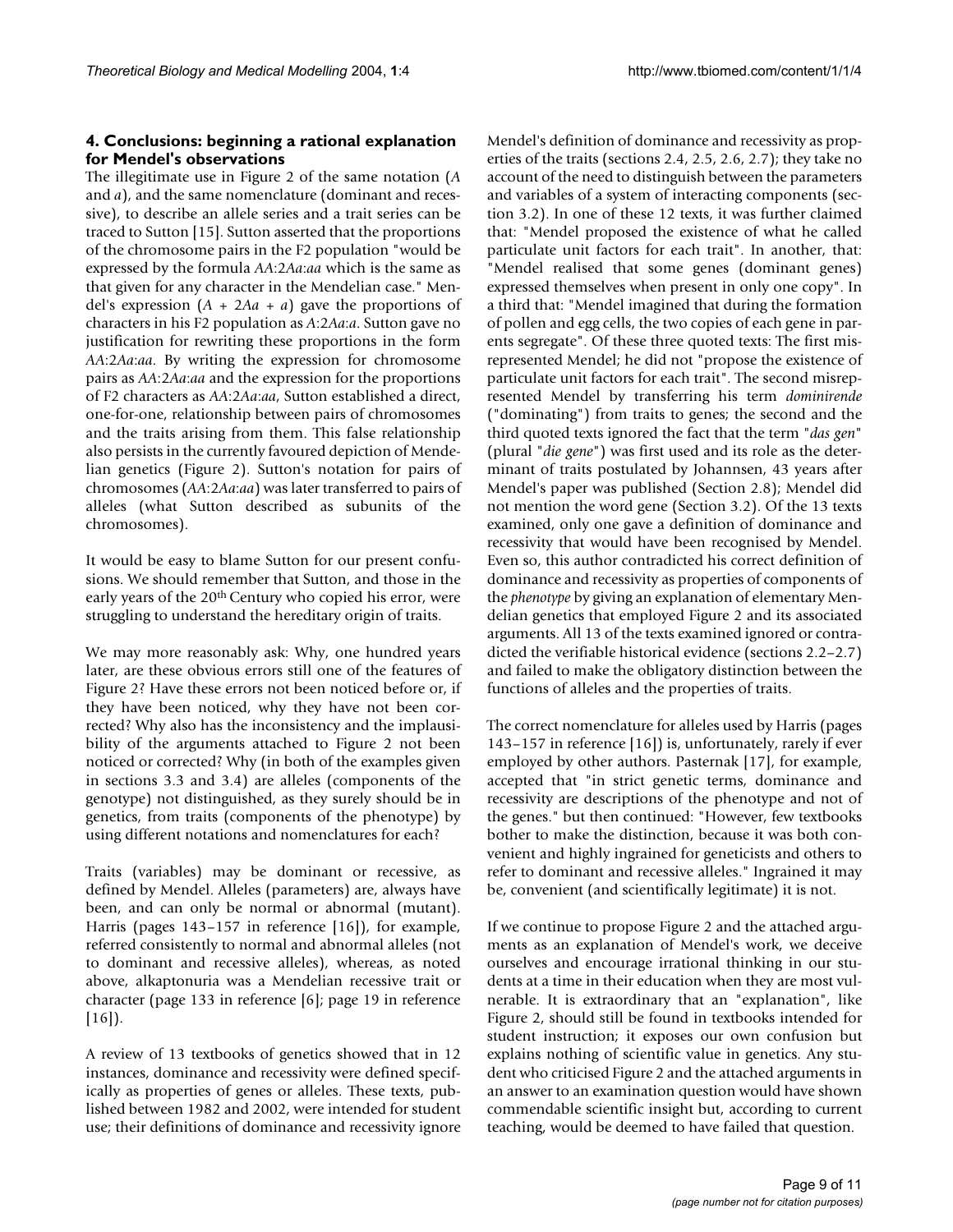Barker [18], writing on another topic, suggested that it might take 50 rather than 25 years for textbooks "to get it right". On the evidence presented here, Barker was too optimistic. The four errors introduced by Sutton [15] remain uncorrected (Figure 2) 100 years later. To be fair to authors of textbooks of genetics, every author inevitably relies on what has been written by preceding authors. However that may be, we are faced with an uncomfortable question. Are we content to continue to deceive ourselves, to give our students a false picture of what Mendel achieved, and to provide them with untenable 'explanation' of his remarkable observations (Figure 2)? Presumably not, especially when we can very easily begin, in this article, to construct a rational explanation for Mendel's observations and for other observations of current interest in genetics.

A fresh approach to the origins of dominant and recessive traits is needed. As a first step, we need to represent normal and mutant *alleles* by symbols that differ from those (*A, a, B, b, C, c*) used by Mendel to represent *traits*. We must replace symbols (*A* and *a*) for *alleles* in Figure 2 by quite different symbols; e.g. (*U*) to represent a normal allele, *not* a "dominant allele"; and (*u*) to represent a mutant or abnormal allele, *not* a "recessive allele"*.* The F2 allele series in Figure 2 would then be, on average, *UU* + 2*Uu* + *uu.*

Similarly, the *trait* series in Figure 2 must be replaced by Mendel's notation *(A* + 2*Aa* + *a)* because, as explained earlier, Mendel was concerned (as we are, first and foremost) only with understanding the origin of two *classes* of trait – the dominant class (*A*) and recessive class (*a*). We will later be concerned with the quantitative composition of traits.

We have, however, already identified an implausibility in Mendel's notation (*Aa*) for a hybrid that, allegedly, displayed the trait (*A*). An implausibility, like an inconsistency, must be eliminated if we are to arrive at an internally consistent and plausible account of Mendel's observations. The implausible notation (*Aa*) can be eliminated by replacing it by the single symbol (*H*) for a hybrid.

We have now adopted a stance that, in sharp contrast to Figure 2, distinguishes clearly between determinants and that which is determined. We have allocated a nomenclature and notation for alleles that is distinct from that allocated to traits. We have differentiated clearly between the *parameters* of the system (in this particular case, the components of the genotype) and the *variables* of the system (in this particular case, the components of the phenotype).

Mendel found, by experiment, that the proportions of different plant forms in his F2 populations were 1(dominant trait):2(hybrids):1(recessive trait) or, in his notation, (*A* + 2*Aa* + *a*). Replacing Mendel's notation (*Aa*) for a hybrid by the single symbol (*H*) does not alter Mendel's experimental observation of the proportions of trait forms in the F2 populations (section 2.5). It does mean that we can avoid Mendel's implausible postulate that, although recessive trait plants did display trait (*a*), his hybrids (*Aa*) did not. We have, of course, to discover an experimentally verifiable mechanism that would explain why hybrids (*H*) display a trait that is sometimes indistinguishable and sometimes distinguishable from trait (*A*).

Our remaining task is to explain rationally how this series of *normal* and *mutant* alleles *(UU* + 2*Uu* + *uu)* in the F2 population is expressed as the trait classes (*A* + 2*H* + *a*) in that population, where all that we have done is to replace Mendel's implausible (*Aa*) by a plausible (*H*). Note also that we have now also eliminated the illegitimate use of paired symbols for Mendel's dominant (*A*) and recessive (*a*) traits.

Most of the clues that facilitate this task are present in this article. One clue is missing, but it can be inferred by asking how one allegedly dominant allele (*U*) in a heterozygote (*Uu*) could be as effective as two such alleles (*UU*) in a homozygote.

A further article will provide the answers, but in the interval readers may like to rise to the challenge of explaining: (1) how *dominant and recessive traits* arise from *normal and mutant alleles*, and (2) why Mendel's 3:1 trait ratio, though not uncommon, does not always occur.

#### **References**

- 1. Mendel G: **Versuche über Pflanzen-Hybriden.** *Verhandlungen des Naturforschenden Vereines in Brunn* 1866, **4:**3-47. Abhandlungen
- 2. Mendel G: **Über einige aus kunstlicher befructung gewonnen Hieracium Bastarde.** *Verhandlungen des Naturforschenden Vereines in Brunn* 1869, **8:**26-32. Abhandlungen
- 3. Flora : *A reprint of Mendel's "Versuche über Pflanzen-Hybriden" of 1866* 1901, **89:**364-403.
- <span id="page-9-0"></span>4. Kýženecký J: *Fundamenta Genetica. The revised edition of Mendels' classic paper with a collection of 27 original papers published during the rediscovery era* Edited by: Sosna M. Prague: Czechoslovak Academy of Science; 1965.
- 5. Sherwood ER: **Experiments on Plant Hybrids.** In: *The origin of genetics. A Mendel source book* Edited by: Stern C, Sherwood ER. San Francisco and London: W. H. Freeman and Company; 1966:1-45.
- 6. Bateson W: *Reports to the Evolution Committee of the Royal Society London; Report No. 1, Part III* 1902:125-160. Reprinted in Reference [4], pp. 242–275
- 7. Mayr E: *The Growth of Biological Thought* Cambridge, Mass, USA: Harvard University Press; 1982.
- 8. Bateson W: *Mendel's Principles of Heredity. A Defence* Cambridge: Cambridge University Press; 1902.
- 9. Bateson W: *Mendel's Principles of Heredity* Cambridge: Cambridge University Press; 1909.
- 10. Garrod AE: **A contribution on the study of Alkaptonuria.** *Proc Roy Med Chir Soc* 1899, **11:**130-135.
- 11. Garrod AE: **[About Alkaptonuria.](http://www.ncbi.nlm.nih.gov/entrez/query.fcgi?cmd=Retrieve&db=PubMed&dopt=Abstract&list_uids=10.1016/S0140-6736(01)74537-0)** *Lancet* 1901, **ii:**1484-1486.